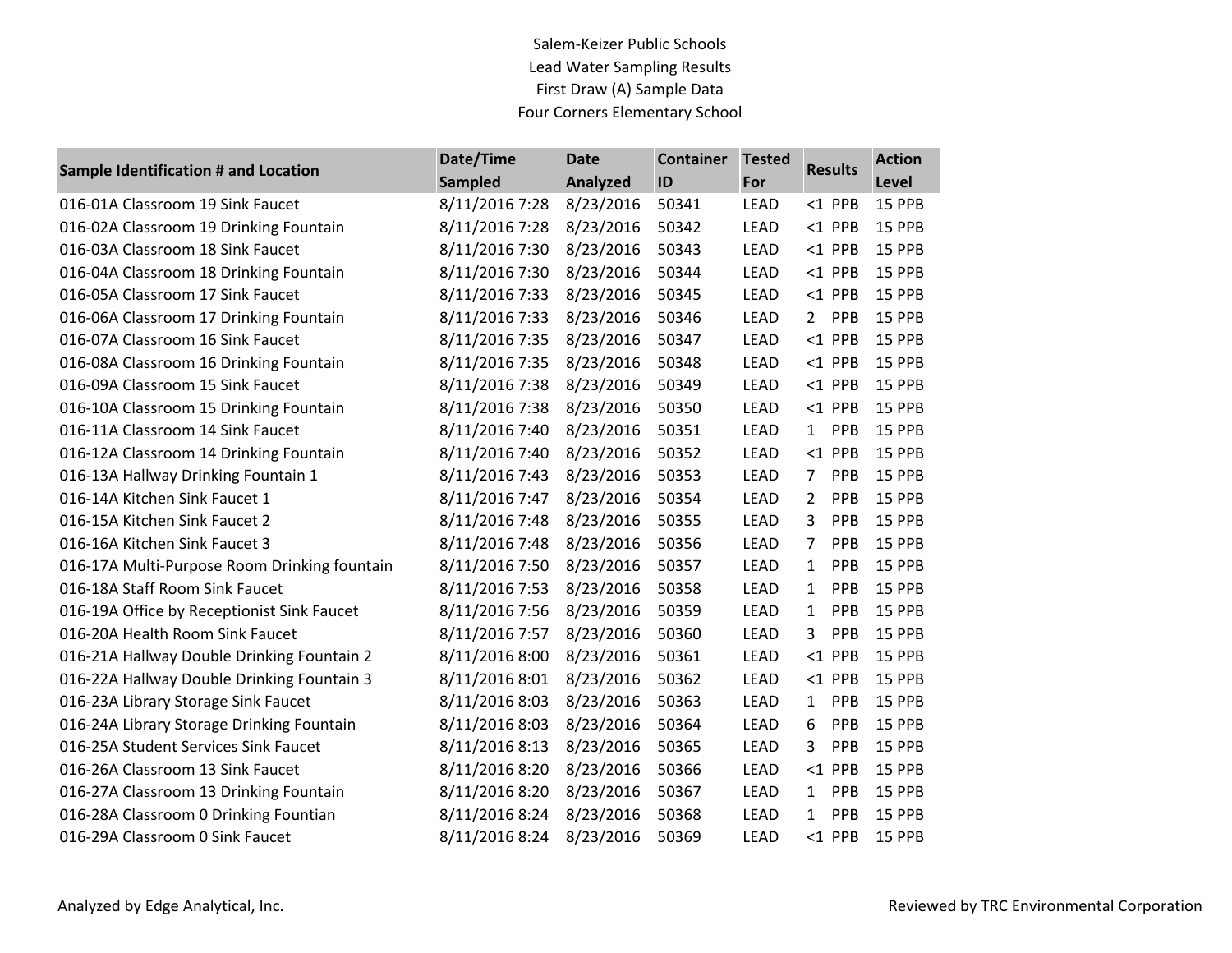Salem-Keizer Public Schools Lead Water Sampling Results First Draw (A) Sample Data Four Corners Elementary School

| Sample Identification # and Location          | Date/Time      | <b>Date</b>     | <b>Container</b> | <b>Tested</b> | <b>Results</b> |           | <b>Action</b> |
|-----------------------------------------------|----------------|-----------------|------------------|---------------|----------------|-----------|---------------|
|                                               | <b>Sampled</b> | <b>Analyzed</b> | ID               | For           |                |           | Level         |
| 016-30A Hallway Double Drinking Fountain 4    | 8/11/2016 8:27 | 8/23/2016       | 50370            | <b>LEAD</b>   | $\overline{2}$ | PPB       | 15 PPB        |
| 016-31A Classroom 01 Drinking Fountain        | 8/11/2016 8:29 | 8/23/2016       | 50371            | <b>LEAD</b>   | 3              | PPB       | 15 PPB        |
| 016-32A Classroom 01 Sink Faucet              | 8/11/2016 8:29 | 8/23/2016       | 50372            | LEAD          | $\mathbf{1}$   | PPB       | 15 PPB        |
| 016-33A Classroom 02 Drinking Fountain        | 8/11/2016 8:34 | 8/23/2016       | 50373            | <b>LEAD</b>   | 6              | PPB       | 15 PPB        |
| 016-34A Classroom 02 Sink Faucet              | 8/11/2016 8:34 | 8/23/2016       | 50374            | LEAD          | $\mathbf{1}$   | PPB       | 15 PPB        |
| 016-35A Classoom 12 Drinking Fountain         | 8/11/2016 8:32 | 8/23/2016       | 50375            | LEAD          | 4              | PPB       | 15 PPB        |
| 016-36A Classroom 12 Sink Faucet              | 8/11/2016 8:32 | 8/23/2016       | 50376            | LEAD          | 3              | PPB       | 15 PPB        |
| 016-37A Classroom 11 Drinking Fountain        | 8/11/2016 8:37 | 8/23/2016       | 50377            | LEAD          | 4              | PPB       | 15 PPB        |
| 016-38A Classroom 11 Sink Faucet              | 8/11/2016 8:37 | 8/23/2016       | 50378            | <b>LEAD</b>   | $\mathbf{2}$   | PPB       | 15 PPB        |
| 016-39A Classroom 03 Drinking Fountain        | 8/11/2016 9:05 | 8/23/2016       | 50379            | LEAD          | 3              | PPB       | 15 PPB        |
| 016-40A Classroom 03 Sink Faucet              | 8/11/2016 9:05 | 8/23/2016       | 50380            | LEAD          |                | <1 PPB    | 15 PPB        |
| 016-41A Clasroom 10 Drinking Fountain         | 8/11/2016 9:08 | 8/23/2016       | 50381            | LEAD          | 5.             | PPB       | 15 PPB        |
| 016-42A Classroom 10 Sink Faucet              | 8/11/2016 9:08 | 8/23/2016       | 50382            | LEAD          | $\overline{2}$ | PPB       | 15 PPB        |
| 016-43A Classroom 04 Sink Faucet              | 8/11/2016 9:11 | 8/23/2016       | 50383            | LEAD          | 4              | PPB       | 15 PPB        |
| 016-44A Classroom 04 Drinking Fountain        | 8/11/2016 9:11 | 8/23/2016       | 50384            | LEAD          | $\mathbf{1}$   | PPB       | 15 PPB        |
| 016-45A Classroom 05 Sink Faucet              | 8/11/2016 9:16 | 8/23/2016       | 50385            | <b>LEAD</b>   | $\mathbf{1}$   | PPB       | 15 PPB        |
| 016-46A Classroom 05 Drinking Fountain        | 8/11/2016 9:16 | 8/23/2016       | 50386            | LEAD          | $\overline{2}$ | PPB       | 15 PPB        |
| 016-47A Classroom 09 Sink Faucet              | 8/11/2016 9:19 | 8/24/2016       | 50387            | LEAD          | $\mathbf{1}$   | PPB       | 15 PPB        |
| 016-48A Classroom 09 Drinking Fountain        | 8/11/2016 9:12 | 8/24/2016       | 50388            | LEAD          | $\mathbf{2}$   | PPB       | 15 PPB        |
| 016-49A Classroom 06 Sink Faucet              | 8/11/2016 9:24 | 8/24/2016       | 50389            | LEAD          | $\mathbf{1}$   | PPB       | 15 PPB        |
| 016-50A Classroom 06 Drinking Fountain        | 8/11/2016 9:24 | 8/24/2016       | 50390            | LEAD          | 4              | PPB       | 15 PPB        |
| 016-51A Classroom 08 Sink Faucet              | 8/11/2016 9:28 | 8/24/2016       | 50391            | LEAD          | $\mathbf{1}$   | PPB       | 15 PPB        |
| 016-52A Classroom 08 Drinking Fountain        | 8/11/2016 9:28 | 8/24/2016       | 50392            | LEAD          | 3              | PPB       | 15 PPB        |
| 016-53A Classroom 07 Sink Faucet              | 8/11/2016 9:32 | 8/24/2016       | 50393            | LEAD          | $\mathbf{1}$   | PPB       | 15 PPB        |
| 016-54A Classroom 07 Drinking Fountian        | 8/11/2016 9:32 | 8/24/2016       | 50394            | <b>LEAD</b>   | 5              | PPB       | 15 PPB        |
| 016-55A Gymnasium Restrooms Drinking Fountain | 8/11/2016 8:58 | 8/24/2016       | 50395            | LEAD          |                | $<$ 1 PPB | 15 PPB        |
| 016-56A Music Room Sink Faucet                | 8/11/2016 9:00 | 8/24/2016       | 50396            | <b>LEAD</b>   |                | $<$ 1 PPB | 15 PPB        |
| 016-57A Portable Room 20 Sink Faucet          | 8/11/2016 8:54 | 8/24/2016       | 50397            | <b>LEAD</b>   |                | 3 PPB     | 15 PPB        |
| 016-58A Portable Room 20 Drinking Fountain    | 8/11/2016 8:54 | 8/24/2016       | 50398            | LEAD          |                | $<$ 1 PPB | 15 PPB        |